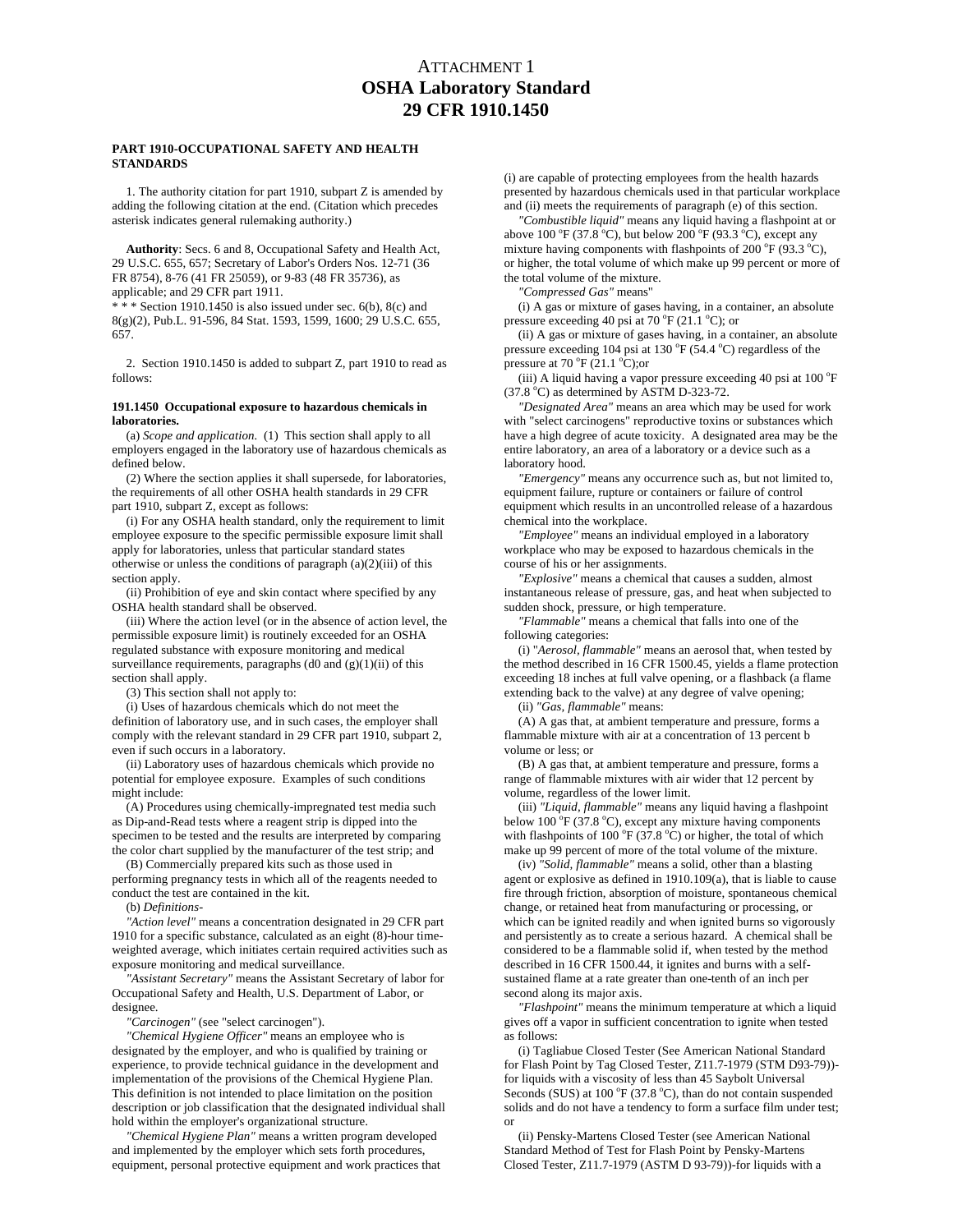viscosity equal to or greater than  $45SUS$  at  $100\text{ °F}$  (37.8 °C), or that contain suspended solids, or that have a tendency to form a surface fulm under test; or

(iii)Setaflash Closed Tester (see American National standard Method of Test for Flash Point by Setaflash Closed Tester (ASTM D3278-78)).

Organic peroxides, which undergo autoaccelerating thermal decomposition, are excluded from any of the flashpoint determination methods specified above.

*"Hazardous chemical"* means a chemical for which there is statistically significant evidence based on at least one study conducted in accordance with established scientific principles that acute or chronic health effects may occur in exposed employees. The term "health hazard" includes chemicals which are carcinogens, toxic or highly toxic agents, reproductive toxins, irritants, corrosives, sensitizers, hepatotoxins, nephrotoxins, neurotoxins, agents which act on the hemtopoietic systems, and agents which damage the lungs, skin, eyes, or mucous membranes.

Appendices A and B of the Hazard Communication Standard (29CFR 1910.1200) provide further guidance in defining the scope of health hazards and determining whether or not a chemical is to be considered hazardous for purposes of this standard.

*"Laboratory"* means a facility where the "laboratory use of hazardous chemicals" occurs. It is a workplace where relatively small quantities of hazardous chemicals are used on a nonproduction basis.

*"Laboratory scale"* means work with substances in which the containers used for reactions, transfers, and other handling of substances are designed to be easily and safely manipulated by one person. "Laboratory scale" excludes those workplaces whose function is to produce commercial quantities of materials.

"*Laboratory-type hood"* means a device located in a laboratory, enclosure on five sides with a moveable sash or fixed partial enclosed on the remaining side; constructed and maintained to draw air from the laboratory and to prevent or minimize the escape of air contaminants into the laboratory; and allows chemical manipulations to be conducted in the enclosure with out insertion of any portion of the employee's body other than hands and arms.

Walk-in hoods with adjustable sashes meet the above definition provided that the sashes are adjusted during use to that the airflow and the exhaust of air contaminants are not compromised and employees do not work inside the enclosure during the release of airborne hazardous chemicals.

*"Laboratory use of hazardous chemicals"* means handling or use of such chemicals in which all of the following conditions are met:

(i) Chemical manipulations are carried out on a "laboratory scale;"

(ii)Multiple chemical procedures or chemicals are used; (iii) The procedures involved are not part of a production

process, nor in any way simulate a production process; and (iv) "Protective laboratory practices and equipment" are available and in common use to minimize the potential for

employee exposure to hazardous chemicals. *"Medical consultation"* means a consultation which takes place between an employee and a licensed physician for the purpose of determining what medical examination or procedures, if any, are appropriate in cases where a significant exposure to a hazardous

chemical may have taken place. *"Organic peroxides"* means an organic compound that contains the bivalent -O-O- structure and which may be considered to be a structural derivative of hydrogen peroxide where one or both of the hydrogen atoms has been replaced by an organic radical.

*"Oxidizer"* means a chemical other that a blasting agent or explosive as defined in 1910.109(a), that initiates or promotes combustion in other materials, thereby causing fire either of itself or through the release of oxygen or other gases.

*"Physical hazard"* means a chemical for which there is scientifically valid evidence that it is a combustible liquid, a compressed gas, explosive, flammable, an organic peroxide, an oxidizer, pyrophoric, unstable (reactive) or water-reactive.

*"Protective laboratory practices and equipment"* means those laboratory procedures, practices and equipment accepted by laboratory health and safety experts as effective, or that the employer can show to be effective, in minimizing the potential for employee exposure to hazardous chemicals.

*"Reproductive toxins"* means chemicals which affect the reproductive capabilities including chromosomal damage (mutations) and effects on fetuses (teratogenesis)

*"Select carcinogen"* means any substance which meets one of the following criteria:

(i) It is regulated by OSHA as a carcinogen; or

(ii) It is listed under the category, "known to be carcinogens," in the Annual Report on Carcinogens published by the National Toxicology Program (NTP) (latest edition); or

(iii) It is listed under Group 1 ("carcinogenic to humans") by the International Agency for Research on Cancer Monographs (IARC) (latest editions); or

(iv) It is listed in either Group 2A or @B by IARC or under the category, "reasonably anticipated to be carcinogens" by NTP, and causes statistically significant tumor incidence in experimental animals in accordance with any of the following criteria:

(A) After inhalation exposure of 6-7 hours per day, 5 days per week, for a significant portion of a lifetime to dosages of less than  $10 \text{ mg/m}^3$ ;

(B) After repeated skin application of less than 300 (mg/kg of body weight) per week; or

(C) After oral dosages of less than 50 mg/kg of body weight per day.

*"Unstable (reactive)"* means a chemical which is the pure state, or as produced or transported, will vigorously polymerize, decompose, condense, or will become self-reactive under conditions of shocks, pressure or temperature.

*"Water-reactive"* means a chemical that reacts with water to release a gas that is either flammable or presents a health hazard.

(c) *Permissible exposure limits.* For laboratory uses of OSHA regulated substances, the employer shall assure that laboratory employees' exposures to such substances do not exceed the permissible exposure limits specified in 26 CFR par 1910, subpart Z.

(d)*Employee exposure determination-*(1)*Initial monitoring.* The employer shall measure the employee's exposure to any substance regulated by a standard which requires monitoring if there is reason to believe that exposure levels for that substance routinely exceed the action level (or in the absence of an action level, the PEL.

(2) *Periodic monitoring.* If the initial monitoring prescribed by paragraph (d)(1) of this section discloses employee exposure over the action level (or in the absence of an action level, the PEL), the employer shall immediately comply with the exposure monitoring provisions of the relevant standard.

(3) *Termination of monitoring.* Monitoring may be terminated in accordance with the relevant standard.

(4)*Employee notification of monitoring results.* The employer shall, within 15 working days after the receipt of any monitoring results, notify the employee of these results in writing either individually or by posting results in an appropriate location that is accessible to employees.

(e)*Chemical hygiene plan-General.* (Appendix A of this section is non-mandatory but provides guidance to assist employers in the development of the Chemical Hygiene Plan). (1) Where hazardous chemicals as defined by this standard are used in the workplace, the employer shall develop and carry out the provisions of a written Chemical Hygiene Plan which is:

(i) Capable of protecting employees from health hazards associated with hazardous chemicals in that laboratory and

(ii) Capable of keeping exposures below the limits specified in paragraph (c) of this section.

(2) The Chemical Hygiene Plan shall be readily available to employees, employee representatives and, upon request, to the Assistant Secretary.

(3) The Chemical Hygiene Plan shall include each of the following elements and shall indicate specific measures that the employer will take to ensure laboratory employee protection:

(i) Standard operating procedures relevant to safety and health considerations tob e followed when laboratory work involves the use of hazardous chemicals;

(ii) Criteria that the employer will use to determine and implement control measures to reduce employee exposure to hazardous chemicals including engineering controls, the use of personal protective equipment and hygiene practices; particular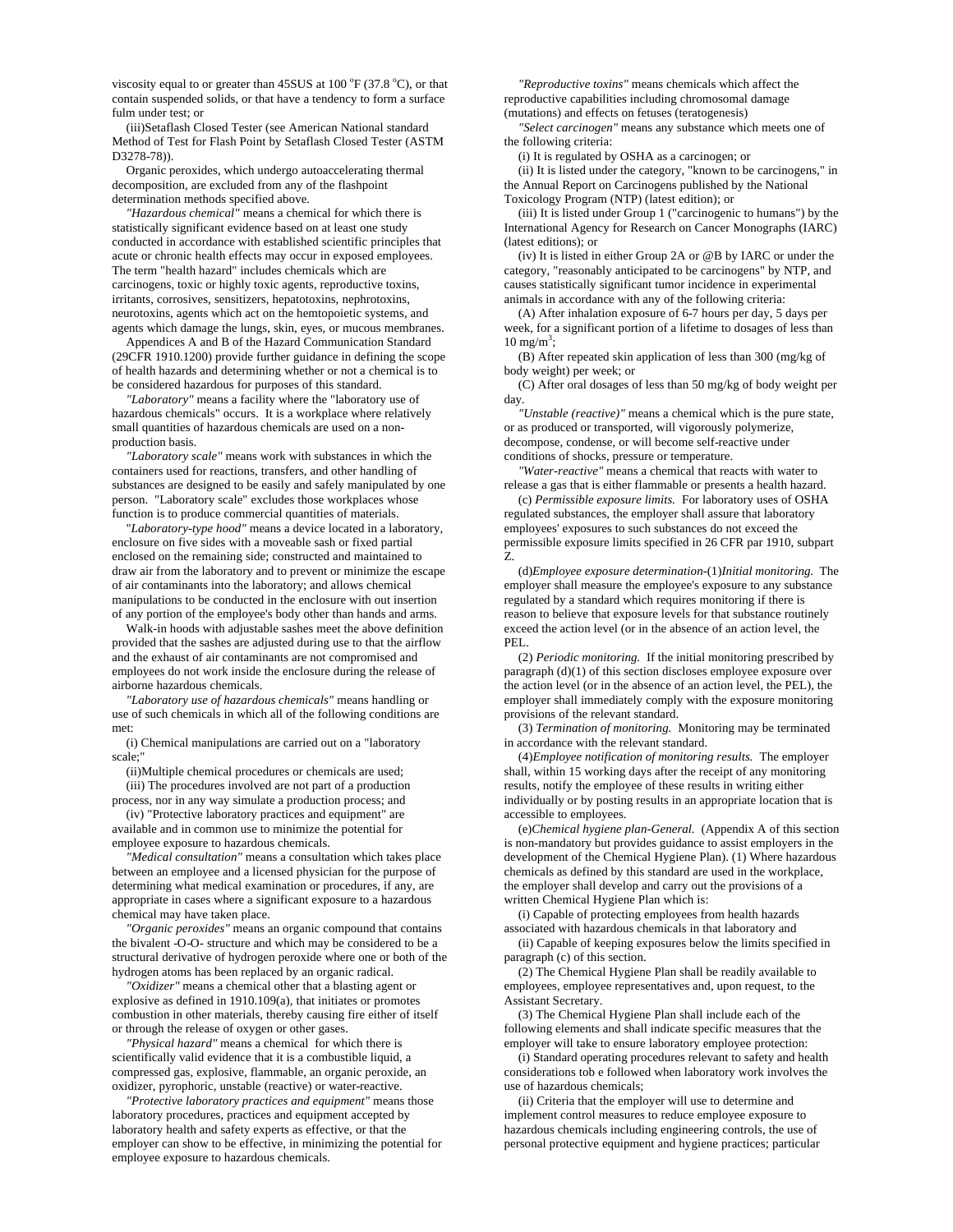attention shall be given to the selection of control measure for chemicals that are known to be extremely hazardous;

(iii) A requirement that fume hoods and other protective equipment are functioning properly and specific measures that shall be taken to ensure proper and adequate performance of such equipment;

(iv) Provisions for employee information and training as prescribed in paragraph (f) of this section;

(v) The circumstances under which a particular laboratory operation, procedure or activity shall require prior approval from the employer or the employer's designee before implementation; (vi) Provisions for medical consultation and medical

examinations in accordance with paragraph (g) of this section;

(vii) Designation of personnel responsible for implementation of Chemical Hygiene Plan including the assignment of a Chemical Hygiene Officer and, if appropriate, establishment of a Chemical Hygiene Committee; and

(viii) Provisions for additional employee protection for work with particularly hazardous substances. These include "select carcinogens," reproductive toxins and substances which have a high degree of acute toxicity. Specific consideration shall be given to the following provisions which shall be included where appropriate:

(A) Establishment of a designated area;

(B) Use of containment devices such as fume hood or glove boxes;

(C) Procedures for safe removal of contaminated waste; and (D) Decontamination procedures.

(4) The employer shall review and evaluate the effectiveness of the Chemical Hygiene Plan at least annually and update it as necessary.

(f) *Employee information and training.* (1) The employer shall provide employees with information and training to ensure that they are apprised of the hazards of chemicals present in their work area.

(2) Such information shall be provided at the time of an employees' initial assignment to a work area where hazardous chemicals are present and prior to assignments involving new exposure situations. The frequency of refresher information and training shall be determined by the employer.

(3) *Information.* Employees shall be informed of:

(i) The contents of this standard and its appendices which shall be made available to employees;

(ii) The location and availability of the employer's Chemical Hygiene Plan;

(iii) The permissible exposure limits for OSHA regulated substances or recommended exposure limits for other hazardous chemicals where there is no applicable OSHA standard;

(iv)Signs and symptoms associated with exposures to hazardous chemicals used in the laboratory; and

(v) The location and availability of known reference material on the hazards, safe handling, storage and disposal of hazardous chemicals found in the laboratory including, but not limited to, Material Safety Data Sheets received from the chemical supplier.

(4) *Training.* (I) Employee training shall include:

(A) Methods and observations that may be used to detect the presence or release of a hazardous chemical (such as monitoring conducted by the employer, continuous monitoring devices, visual appearance or odor of hazardous chemicals when being released, etc.);

(B) The physical and health hazards of chemicals in the work area; and

(C) The measures employees can take to protect themselves from these hazards, including specific procedures the employer has implemented to protect employees from exposure to hazardous chemicals, such as appropriate work practices, emergency procedures, and personal protective equipment to be used.

(ii) The employee shall be trained on the applicable details of the employer's written Chemical Hygiene Plan.

(g) *Medical consultation and medical examinations.* (1) The employer shall provide all employees who work with hazardous chemicals an opportunity to receive medical attention, including any follow-up examinations which the examining physician determines to be necessary, under the following circumstances:

(i) Whenever an employee develops signs or symptoms associated with a hazardous chemical to which the employee may have been exposed in the laboratory, the employee shall be provided an opportunity to receive an appropriate medical examination.

(ii) Where exposure monitoring reveals an exposure level routinely above the action level (or in the absence of an action level, the PEL) for an OSHA regulated substance for which there are exposure monitoring and medical surveillance requirements, medical surveillance shall be established for the affected employee as prescribed by the particular standard.

(iii) Whenever an event takes place in the work area such as a spill, leak, explosion or other occurrence resulting in the likelihood of a hazardous exposure, the affected employee shall be provided and opportunity for a medical consultation. Such consultation shall be for the purpose of determining the need for a medical examination.

(2) All medical examinations and consultations shall be performed by or under the direct supervision of a licensed physician and shall be provided without cost to the employee, without loss of pay and at a reasonable time and place.

(3) *Information provided to the physician.* The employer shall provide the following information to the physician:

(i) The identity of the hazardous chemical(s) to which the employee may have been exposed;

(ii) A description of the conditions under which the exposure occurred including quantitative exposure data, if available; and

(iii) A description of the signs and symptoms of exposure that the employee is experiencing, if any.

(4) *Physician's written opinion.* (i) For examination or consultation required under this standard, the employer shall obtain a written opinion from the examining physician which shall include the following:

(A) Any recommendation for further medical follow-up;

(B) The results of the medical examination and any associated tests;

(C) Any medical condition which may be revealed in the course of the examination which may place the employee at increased risk as a result of exposure to a hazardous chemical found in the workplace; and

(D) A statement that the employee has been informed by the physician of the results of the consultation or medical examination and any medical condition that may require further examination or treatment.

(ii) The written opinion shall not reveal specific findings of diagnoses unrelated to occupational exposure.

(h) *Hazard identification.* (1) With respect to labels and material safety data sheets:

(i) Employers shall ensure that labels on incoming containers of hazardous chemicals are not removed or defaced.

(ii) Employers shall maintain any material safety data sheets that are received with incoming shipments of hazardous chemicals, and ensure that they are readily accessible to laboratory employees.

(2) The following provisions shall apply to chemical substances developed in the laboratory:

(i) If the composition of the chemical substance which is produced exclusively for the laboratory's use is known, the employer shall determine if it is a hazardous chemical as defined in paragraph (b) of this section. If the chemical is determined to be hazardous, the employer shall provide appropriate training as required under paragraph (f) of this section.

(ii) If the chemical produced is a byproduct whose composition is not known, the employer shall assume that the substance is hazardous and shall implement paragraph (e) of this section.

(iii) If the chemical substance is produced for another user outside of the laboratory, the employer shall comply with the Hazard Communication Standard (26 CFR 1910.1200) including requirements for preparation of material safety data sheets and labeling.

(i) *Use of respirators.* Where the use of respirators is necessary to maintain exposure below permissible exposure limits, the employer shall provide, at no cost to the employee, the proper respiratory equipment. Respirators shall be selected and used in accordance with the requirements of 29 CFR 1910.134.

(j) *Recordkeeping.* (1) The employer shall establish and maintain for each employee an accurate record of any measurements taken to monitor employee exposures and any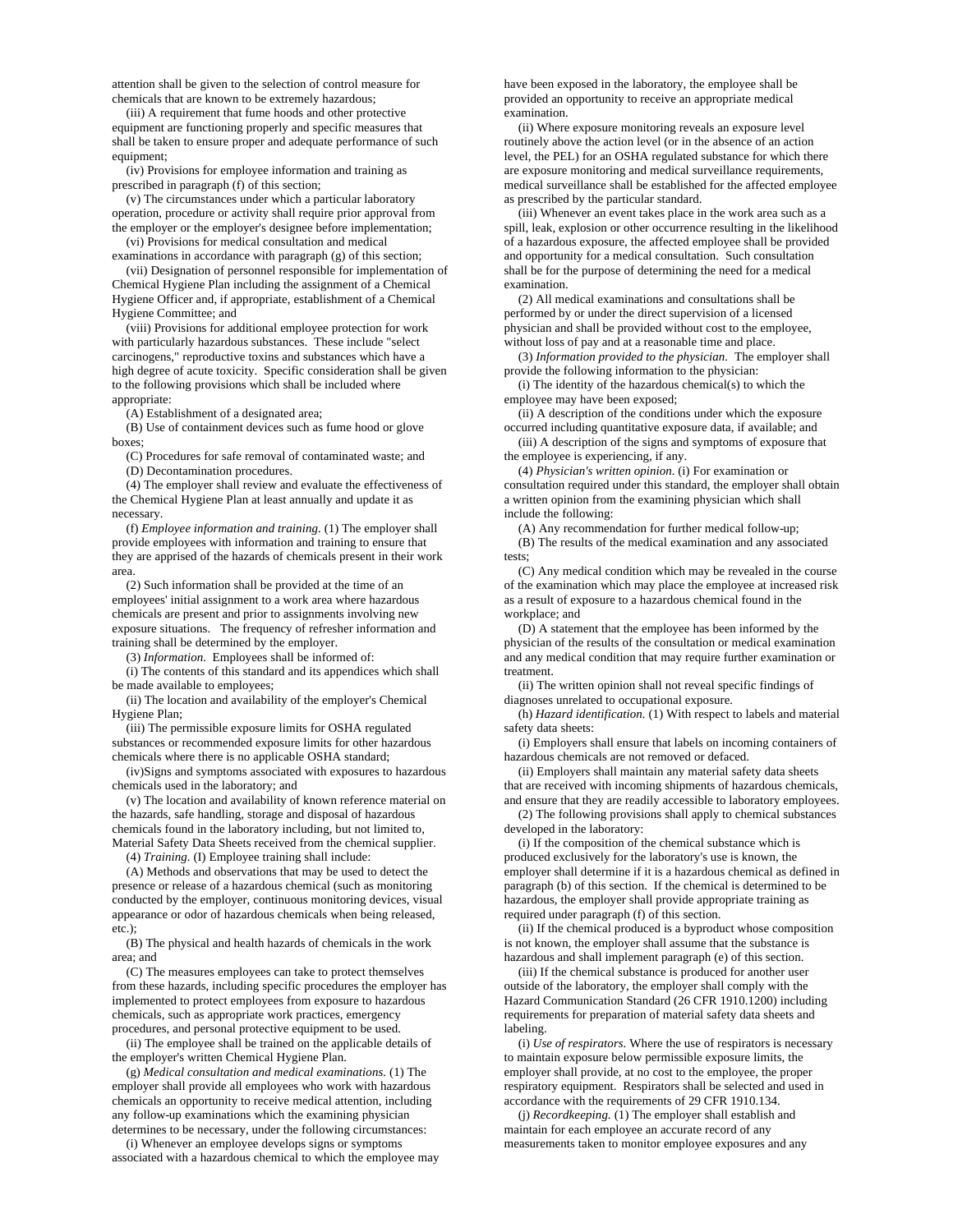medical consultation and examinations including test or written opinions required by this standard.

(2) The employer shall assure that such records are kept, transferred, and made available in accordance with 29 CFR 1910.20.

(k) *Dates*-(1) *Effective date.* This section shall become effective May 1, 1990.

(2) *Start-up dates.* (i) Employers shall have developed and implemented a written Chemical Hygiene Plan no later than January 31, 1991.

(ii) Paragraph (a)(2) of this section shall not take effect until the employer has developed and implemented a written Chemical Hygiene Plan.

(l) *Appendices.* The information contained in the appendices is not intended, by itself, to create any additional obligations not otherwise imposed or to detract from any existing obligation.

## **Appendix A to 1910.1450-National Research Council Recommendations Concerning Chemical Hygiene in Laboratories (Non-Mandatory)**

## **Table of Contents**

Foreword

Corresponding Sections of the Standard and This Appendix

## A. *General Principles*

- 1. Minimize all chemical Exposures
- 2. Avoid Underestimation of Risk
- 3. Provide Adequate Ventilation
- 4. Institute a Chemical Hygiene Plan
- 5. Observe the PELs and TLVs

# B. *Responsibilities*

- 1. Chief executive Officer
- 2. Supervisor of Administrative Unit
- 3. Chemical Hygiene Officer
- 4. Laboratory Supervisor
- 5. Project Director
- 6. Laboratory Worker
- C. *The Laboratory Facility*
	- 1. Design
	- 2. Maintenance<br>3 Usage
	- 3. Usage
	- 4. Ventilation

D. *Components of the Chemical Hygiene Plan*

- 1. Basic Rules and Procedures
	- 2. Chemical Procurement, Distribution, and Storage
	- 3. Environmental Monitoring
	- 4. Housekeeping, Maintenance and Inspections
	- 5. Medical Program
	- 6. Personal Protective Apparel and Equipment
	- 7. Records
	- 8. Signs and Labels
	- 9. Spills and Accidents
	- 10. Training and Information
	- 11. Waste Disposal
- E. *General Procedures for Working With Chemicals* General Rules for all Laboratory Work with Chemicals
	- 1. Allergens and Embryotoxins
	- 2. Chemicals of Moderate Chronic or High Acute Toxicity
	- 3. Chemical of High Chronic Toxicity
	- 4. Animal work with Chemicals of High Chronic Toxicity
- F. *Safety Recommendations*

#### G. *Material Safety Data Sheets*

#### *Foreword*

As guidance for each employer's development of an appropriate laboratory Chemical Hygiene Plan, the following non-mandatory recommendations are provided. They were extracted from

"Prudent Practices for handling Hazardous Chemical in Laboratories" (referred to below as "Prudent Practices"), which was published in 1981 by the National Research Council and is available from the National Academy Press, 2101 Constitution Ave., NW., Washington DC 20418.

"Prudent Practices" is cited because of its wide distribution and acceptance and because of its preparation by members of the laboratory community through the sponsorship of the National Research Council. However, none of the recommendations given here will modify any requirements of the laboratory standard. This Appendix merely presents pertinent recommendations from "Prudent Practices", organized into a form convenient for quick reference during operation of a laboratory facility and during development and application of a Chemical Hygiene Plan. Users of this appendix should consult "Prudent Practices" for a more extended presentation and justification for each recommendation.

"Prudent Practices" deals with both safety and chemical hazards while the laboratory standard is concerned primarily with chemical hazards. Therefore, only those recommendation directed primarily toward control of toxic exposures are cited in this appendix, with the term "chemical hygiene" being substituted for the word "safety". However, since conditions producing or threatening physical injury often pose toxic risks as well, page references concerning major categories of safety hazards in the laboratory are given in section F.

The recommendations from "Prudent Practices" have been paraphrased, combined, or otherwise reorganized, and headings have been added. However, their sense has not been changed.

#### *Corresponding Sections of the Standard and this Appendix*

The following table is given for the convenience of those who are developing a Chemical Hygiene Plan which will satisfy the requirements of paragraph (e) of the standard. It indicates those sections of this appendix which are most pertinent to each of the sections of paragraph (e) and related paragraphs.

| Paragraph and topic in laboratory standard     | Relevant                                         |
|------------------------------------------------|--------------------------------------------------|
|                                                | appendix                                         |
|                                                | section                                          |
| $(e)(3)(i)$ Standard operating procedures for  | C, D, E                                          |
| handling toxic chemicals.                      |                                                  |
| $(e)(3)(ii)$ Criteria to be used for           | D                                                |
| implementation of measures to reduce           |                                                  |
| exposure.                                      |                                                  |
| $(e)(3)(iii)$ Fume hood performance            | C4h                                              |
| $(e)(3)(iv)$ Employee information and          | D <sub>10</sub> , D <sub>9</sub>                 |
| training (including emergency                  |                                                  |
| procedures).                                   |                                                  |
| $(e)(3)(v)$ Requirements for prior approval of | E2b. E4b                                         |
| laboratory activities.                         |                                                  |
| $(e)(3)(vi)$ Medical consultation and medical  | D5, E4f                                          |
| examinations                                   |                                                  |
| $(e)(3)(vii)$ Chemical hygiene                 | В                                                |
| responsibilities.                              |                                                  |
| $(e)(3)(viii)$ Special precautions for work    | E <sub>2</sub> , E <sub>3</sub> , E <sub>4</sub> |
| with particularly hazardous substances.        |                                                  |

In this appendix, those recommendations directed primarily at administrators and supervisors are given in sections A-D. Those recommendations of primary concern to employees who are actually handling laboratory chemical are given in section E. (Reference to page numbers in "Prudent Practices" are given in parentheses.)

# *A. General Principles for Work with Laboratory Chemicals* In addition to the more detailed recommendations listed below in sections B-E, "Prudent Practices" expresses certain general principles, including the following:

1. *It is prudent to minimize all chemical exposures.* Because few laboratory chemicals are without hazards, general precautions for handling all laboratory chemicals should be adopted, rather than specific guidelines for particular chemicals (2, 10). Skin contact with chemicals should be avoided as a cardinal rule (198).

2. *Avoid underestimation of risk.* Even for substances of no known significant hazard, exposure should be minimized; for work with special precautions should be taken 910, 37, 38). One should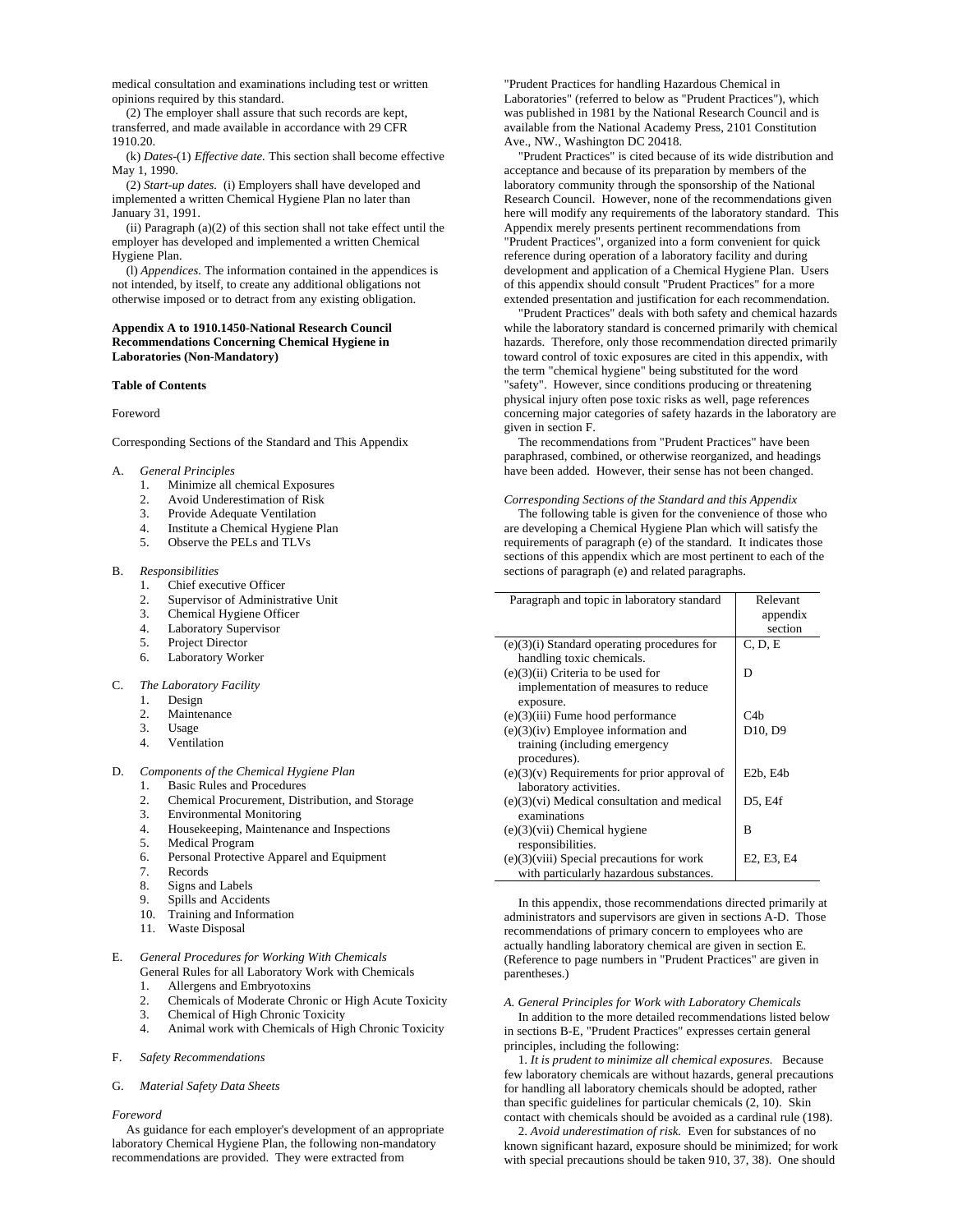assume that any mixture will be more toxic than its most toxic component (30,103) and that all substances of unknown toxicity are toxic (3, 34).

3. *Provide adequate ventilation.* The best way to prevent exposure to airborne substances is to prevent their escape into the working atmosphere by use of hoods and other ventilation devices  $(32, 198)$ 

4. *Institute a chemical hygiene program.* A mandatory chemical hygiene program designed to minimize exposures is needed; it should be a regular, continuing effort, not merely a standby or short-term activity (6, 11). Its recommendations should be followed in academic teaching laboratories as ell as by full-time laboratory workers (13).

5. *Observe the PELs, TLVs*. The Permissible Exposure Limits of OSHA and the Threshold Limit Values of the American Conference of Governmental Industrial Hygienists should not be exceeded (13).

### *B. Chemical Hygiene Responsibilities*

Responsibility for chemical hygiene rest at all levels (6, 11, 21) including the:

1. *Chief executive officer,* who has ultimate responsibility for chemical hygiene within the institution, and must with other administrators, provide continuing support for institutional chemical hygiene (7, 11).

2*. Supervisor of the department or other administrative unit*, who is responsible for chemical hygiene in that unit (7).

3. *Chemical hygiene officer(s),* whose appointment is essential (7) and who must:

(a) Work with administrators and other employees to develop and implement appropriate chemical hygiene policies and practices (7);

(b) Monitor procurement, use, and disposal of chemicals used in the lab (8);

(c) See that appropriate audits are maintained (8);

(d) Help project directors develop precautions and adequate facilities (10):

(e) Know the current legal requirements concerning regulated substances (50); and

(f) Seek ways to improve the chemical hygiene program (8, 11). 4. *Laboratory supervisor,* who has overall responsibility for

chemical hygiene in the laboratory (21) including responsibility to: (a) Ensure that workers know and follow the chemical hygiene

rules, that protective equipment is available and in working order, and that appropriate training has been provided (21, 22);

(b) Provide regular, formal chemical hygiene and housekeeping inspections including routine inspections of emergency equipment (21, 171);

(c) Know the current legal requirements concerning regulated substances (50, 231);

(d) Determine the required levels of protective apparel and equipment (156, 160, 162); and

(e) ensure that facilities and training for use of any material being ordered are adequate (215).

5. *Project director or director of other specific operation,* who has primary responsibility for chemical hygiene procedures for that operation (7).

6. *Laboratory worker,* who is responsible for:

(a) Planning and conducting each operation in accordance with the institutional chemical hygiene procedures (7, 21, 22, 230); and

(b) Developing good personal chemical hygiene habits (22).

## *C. The Laboratory Facility*

1. *Design*. The laboratory facility should have:

(a) An appropriate general ventilation system (see C4 below) with air intakes and exhausts located so as to avoid intake of contaminated air (194);

(b) Adequate, well-ventilated stockrooms/storerooms (218, 219);

(c) Laboratory hoods and sinks (12, 162);

(d) Other safety equipment including eyewash fountains and drench showers (162, 169); and

(e) Arrangements for waste disposal (12, 240).

2. *Maintenance.* Chemical-hygiene-related equipment (hoods, incinerator, etc.) should undergo continuing appraisal and be modified if inadequate (11, 12).

3. *Usage.* The work conducted (10) and its scale (12) must be appropriate to the physical facilities available and, especially, to the quality of ventilation (13).

4. *Ventilation.*-(a) *General laboratory ventilation.* This system should: Provide a source of air for breathing and for input to local ventilation devices (199); it should not be relied on for protection from toxic substances released into the laboratory (198); ensure that laboratory air is continually replaced, preventing increase of air concentrations of toxic substances during the working day (194); direct air flow into the laboratory from non-laboratory areas and out to the exterior of the building (194).

(b) *Hoods.* A laboratory hood with 2.5 linear feet of hood space per person should be provided for every 2 workers if they spend most of their time working with chemicals (199); each hood should have a continuous monitoring device to allow convenient confirmation of adequate hood performance before use (200, 209). If this is not possible, work with substances of unknown toxicity should be avoided (13) or other types of local ventilation devices should be provided (199). See pp. 201-206 for a discussion of hood design, construction, and evaluation.

(c) *Other local ventilation devices.* Ventilated storage cabinets, canopy hoods, snorkels, etc. should be provided as needed (199). Each canopy hood and snorkel should have a separate duct (207).

(d) *Special ventilation areas.* Exhaust air from glove boxes and isolation rooms should be passed through scrubbers or other treatment before release into the regular exhaust system (208). Cold rooms and warm rooms should have provisions for rapid escape in the event of electrical failure (209).

(e) M*odifications.* Any alteration of the ventilation system should be made only if thorough testing indicates that worker protection from airborne toxic substances will continue to be adequate (12, 193, 204).

(f) *Performance*. Rate: 4-12 room air changes/hour is normally adequate general ventilation if local exhaust systems such as hoods are used as the primary method of control (194).

(g) Quality. General air flow should not be turbulent and should be relatively uniform throughout the laboratory, with no high velocity or static areas (194,195); airflow into and within the hood should not be excessively turbulent (200); hood face velocity should be adequate (typically 60-100 lfm) (200, 204).

(h) *Evaluation.* Quality and quantity of ventilation should be evaluated on installation (202), regularly monitored ( at least every 3 months) (6, 12, 14, 195), and reevaluated whenever a change in local ventilation devices is made (12, 195, 207). See pp. 195-198 for methods of evaluation and for calculation of estimated airborne contaminant concentrations.

### *D. Components of the chemical Hygiene Plan*

#### 1. Basic Rules and Procedures

(Recommendations for these are given in section E, below)

## 2. Chemical Procurement, Distribution, and Storage

(a) *Procurement*. Before a substance is received, information on proper handling, storage, and disposal should be known to those who will be involved (251, 216). No container should be accepted without an adequate identifying label (216).

(b) *Stockrooms/storerooms.* Toxic substances should be segregated in a well-identified area with local exhaust ventilation (221). Chemicals which are highly toxic (227) or other chemicals whose containers have been opened should be in unbreakable secondary containers (219). Stored chemicals should be examined periodically (at least annually) for replacement, deterioration, and container integrity (218-19).

Stockrooms/storerooms should not be used as preparation or repackaging areas, should be open during normal working hours, and should be controlled by one person (219).

(c) *Distribution.* When chemicals are hand carried, the container should be placed in an outside container or bucket. Freight-only elevators should be used if possible (223).

(d) *Laboratory storage.* Amounts permitted should be as small as practical. Storage on bench tops and in hoods is inadvisable. Exposure to heat or direct sunlight should be avoided. Periodic inventories should be conducted, with unneeded items being discarded or returned to the storeroom/stockroom (225-6, 229).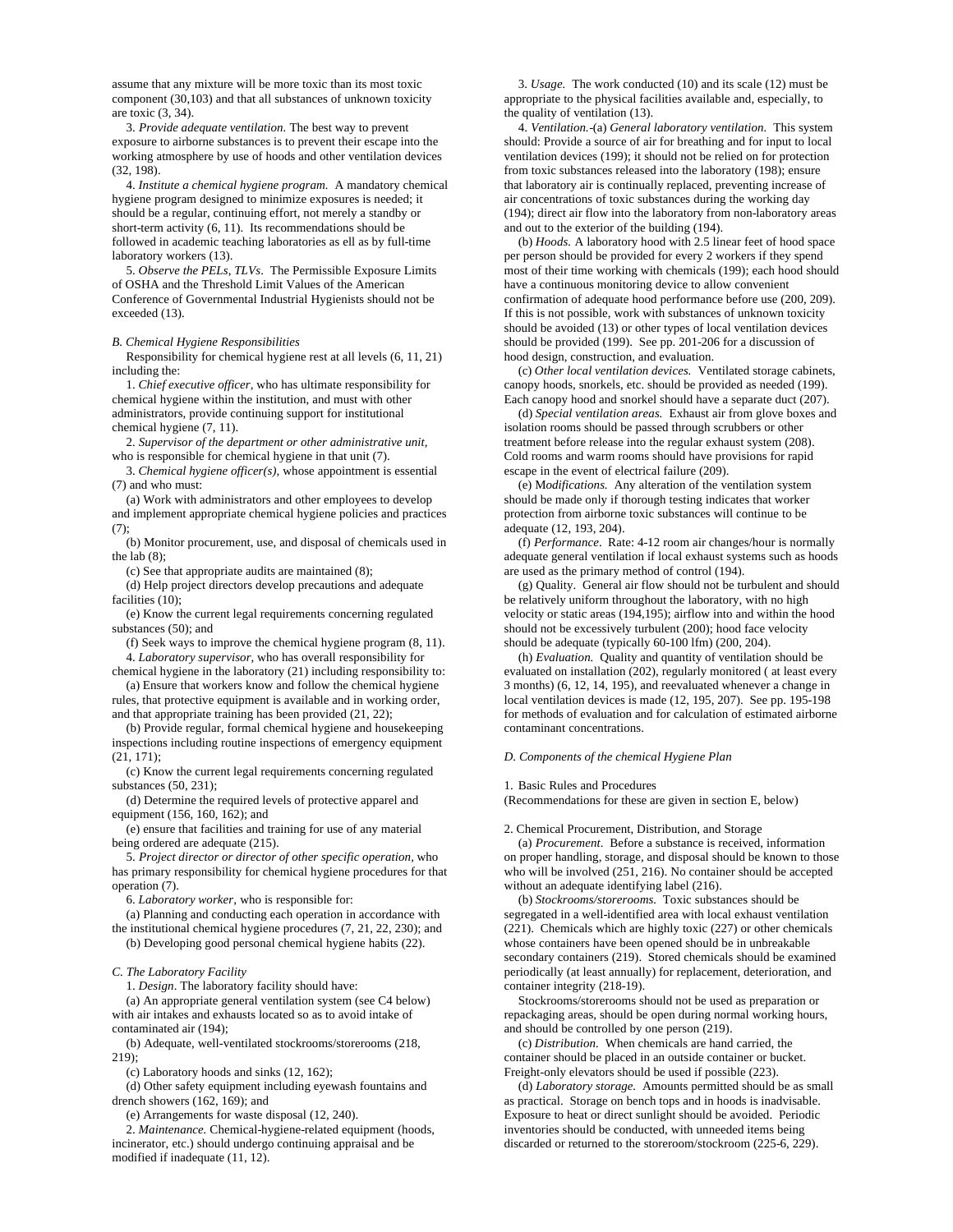## 3. Environmental Monitoring

Regular instrumental monitoring of airborne concentration is not usually justified or practical in laboratories but may be appropriate when testing or redesigning hoods or other ventilation devised (12) or when a highly toxic substance is stored or used regularly (e.g., 3 times/week) (13).

4. Housekeeping, Maintenance, and Inspections

(a) Cleaning. Floors should be cleaned regularly (24). (b) Inspections. Formal housekeeping and chemical hygiene inspections should be held at least quarterly (6, 21) for units which have frequent personnel changes and semiannually for other; informal inspections should be continual (21).

(c) M*aintenance.* Eye wash fountains should be inspected at intervals of not less than 3 months (6). Respirators for routine use should be inspected periodically by the laboratory supervisor (169). Safety showers should be tested routinely (169). Other safety equipment should be inspected regularly. (e.g., every 3-6 months) (6, 24,171). Procedures to prevent restarting of out-ofservice equipment should be established (25).

(d) *Passageways.* Stairways and hallways should not be used as storage areas (24). Access to exits, emergency equipment, and utility controls should never be blocked (24).

## 5. Medical Program

(a) *Compliance with regulations.* Regular medical surveillance should be established to the extent required by regulations (12).

(b) *Routine surveillance.* Anyone whose work involves regular and frequent handling of toxicologically significant quantities of a chemical should consult a qualified physician to determine on an individual basis whether a regular schedule of medical surveillance is desirable (11, 50).

(c) *First aid.* Personnel trained in first aid should be available during working hours and an emergency room with medical personnel should be nearby (173). See pp. 176-178 for description of some emergency first aid procedures.

## 6. Protective Apparel and Equipment

These should include for each laboratory: (a) Protective apparel compatible with the required degree of

protection for substance being handled (158-161);

(b) An easily accessible drench-type safety shower (162, 169); (c) An eyewash fountain (162);

(d) A fire extinguisher (162-164);

(e) Respiratory protection (164-9), fire alarm and telephone for

emergency use (162) should be available nearby; and

(f) Other items designated by the laboratory supervisor (156, 160).

#### 7. Records

(a) Accident records should be written and retained (174).

(b) Chemical Hygiene Plan records should document that the facilities and precautions were compatible with current knowledge and regulations (7).

(c) Inventory and usage records for high-risk substances should be kept as specified in sections E3e below.

(d) Medical records should be retained by the institution in accordance with the requirements of state and federal regulations (12).

#### 8. Signs and Labels

Prominent signs and labels of the following types should be posted:

(a) Emergency telephone numbers of emergency

personnel/facilities, supervisors, and laboratory workers (28); (b) Identity labels, showing contents of containers (including waste receptacles) and associated hazards (27, 48);

(c) Locations signs for safety showers, eyewash stations, other safety and first aid equipment, exits (27) and areas where food and beverage consumption and storage are permitted (24); and

(d) Warnings at areas or equipment where special or unusual hazards exist (27).

# 9. Spills and Accidents

(a) A written emergency plan should be established and communicated to all personnel; it should include procedures for ventilation failure (200), evacuation, medical care, reporting, and drills (172).

(b) There should be an alarm system to alert people in all parts of the facility including isolation areas such as cold rooms (172).

(c) A spill control policy should be developed and should include consideration of prevention, containment, cleanup, and reporting (175).

(d) All accidents or near accidents should be carefully analyzed with the results distributed to all who might benefit (8, 28).

## 10. Information and Training Program

(a) Aim: To assure that all individuals at risk are adequately informed about the work in the laboratory, its risks, and what to do if an accident occurs (5, 15).

(b) Emergency and Personal Protection Training: Every laboratory worker should know the location and proper use of available protective apparel and equipment (154, 169).

Some of the full-time personnel of the laboratory should be trained in the proper use of emergency equipment and procedures (6).

Such training as well as first aid instruction should be available to (154) and encouraged for (176) everyone who might need it.

(c) Receiving and stockroom/storeroom personnel should know about hazards, handling equipment, protective apparel, and relevant regulations (217).

(d) Frequency of Training: The training and education program should be a regular, continuing activity-not simply an annual presentation (15).

(e) Literature/Consultation: Literature and consulting advice concerning chemical hygiene should be readily available to laboratory personnel, who should be encouraged to use these information resources (14).

#### 11. Waste Disposal Program

(a) Aim: To assure that minimal harm to people, other organisms, and the environment will result from the disposal of waste laboratory chemicals (5).

(b) Content (14,232, 233, 240): The waste disposal program should specify how waste is collected, segregated, stored, and transported and include consideration of what materials can be incinerated. Transport from the institution must be in accordance with DOT regulations (244).

(c) Discarding Chemical Stocks: Unlabeled containers of chemicals and solutions should undergo prompt disposal; if partially used, they should not be opened (24, 270.

Before a worker's employment in the laboratory ends, chemicals for which that person was responsible should be discarded or returned to storage (226).

(d) Frequency of Disposal: Waste should be removed from laboratories to a central waste storage area at least once per week and from the central waste storage area at regular intervals (14).

(e) Method of Disposal: Incineration in an environmentally acceptable manner is the most practical disposal method for combustible laboratory waste (14, 238, 241).

Indiscriminate disposal by pouring waste chemicals down the drain (14, 231,242) or adding them to mixed refuse for landfill burial is unacceptable (14).

Hoods should not be used as a means of disposal for volatile chemical (40, 200).

Disposal by recycling (233, 243) or chemical decontamination should be used when possible.

### *E. Basic Rules and Procedures for Working with Chemicals*

The Chemical Hygiene Plan should require that laboratory workers know and follow its rules and procedures. In addition to the procedures of the sub programs mentioned above, these should include the rules listed below.

#### 1.General Rules

The following should be used for essentially all laboratory work with chemicals:

(a) *Accidents and spills*-eye Contact: Promptly flush eyes with water for a prolonged period (15 minutes) and seek medical attention (33, 172).

Ingestion: Encourage the victim to drink large amounts of water (178).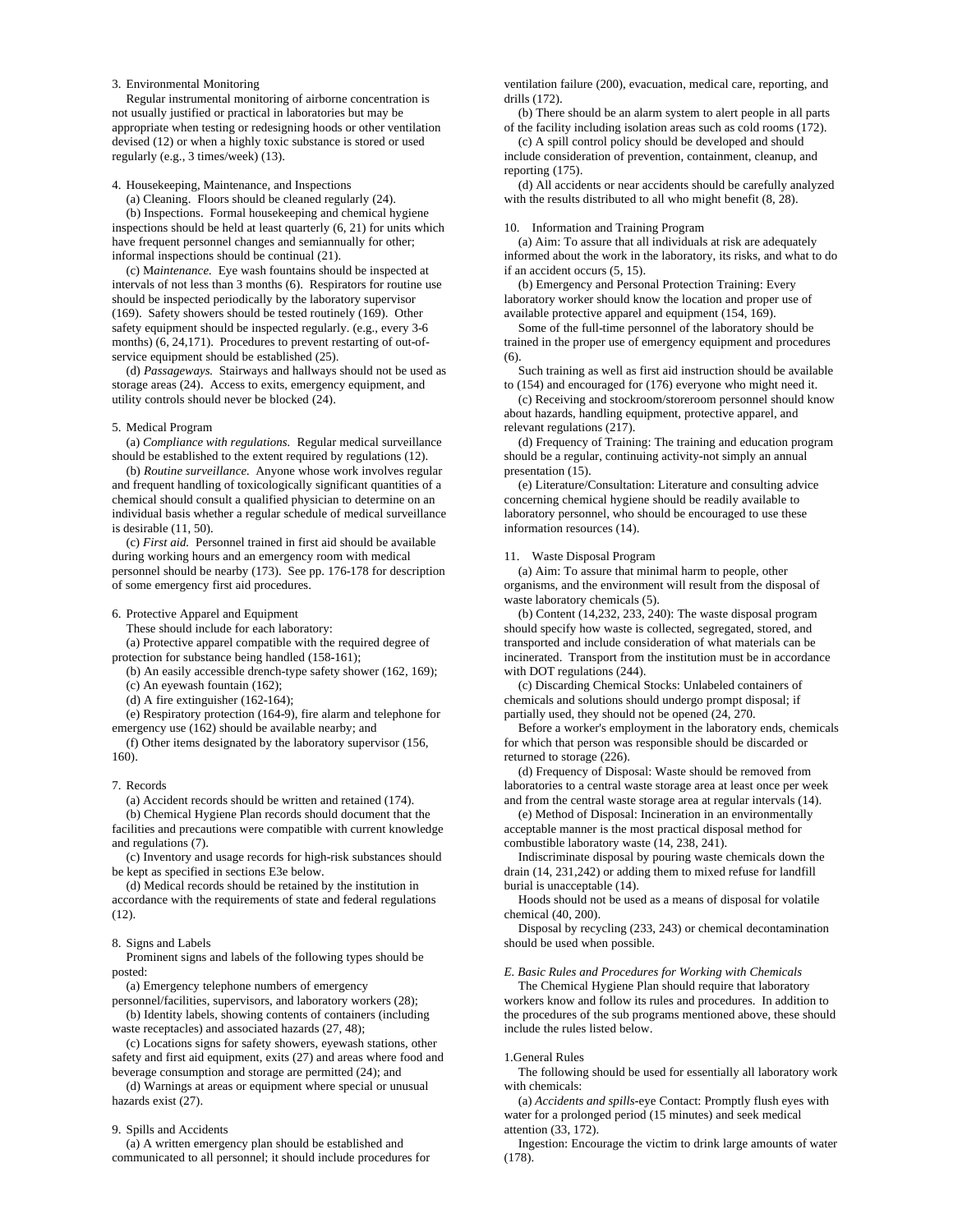Skin Contact: Promptly flush the affected area with water (33, 172, 178) and remove any contaminated clothing (172, 178). If symptoms persist after washing, seek medical attention (33).

Clean-up. Promptly clean up spills, using appropriate protective apparel and equipment and proper disposal (24, 33). See pp. 233- 237 for specific clean-up recommendations.

(b) *Avoidance of "routine" exposure;* Develop and encourage safe habits (230; avoid unnecessary exposure to chemicals by any route (23);

Do not smell or taste chemicals (32). Vent apparatus which may discharge toxic chemicals (vacuum pumps, distillation columns, etc.) into local exhaust devices (199).

Inspect gloves (157) and test glove boxes (208) before use.

Do not allow release of toxic substances in cold rooms and worm rooms, since these have contained recirculated atmospheres (209).

(c) *Choice of chemicals:* Use only those chemicals for which the quality of the available ventilation system is appropriate (13).

(d) *Eating, smoking, etc.:* Avoid eating, drinking, smoking, gum chewing, or application of cosmetics in areas where laboratory chemicals are present (22, 24, 32, 40); wash hands before conducting these activities.

Avoid storage, handling, or consumption of food or beverages in storage areas, refrigerators, glassware or utensils which are also used for laboratory operations (23, 24, 226).

(e)*Equipment and glassware:* handle and store laboratory glassware with care to avoid damage; do not use damaged glassware (250. Use extra care with Dewar flasks and other evacuated glass apparatus; shield or wrap them to contain chemicals and fragments should implosion occur (25). Use equipment only for its designed purpose (23, 26).

(f) *Exiting:* Wash areas of exposed skin well before leaving the laboratory (23).

(h) *Horseplay:* Avoid practical jokes or other behavior which might confuse, startle or distract another worker (23).

(i) *Personal apparel:* Confine long hair and loose clothing (23, 158). Wear shoes at all time in the laboratory but do not wear sandals, perforated shoes, or sneakers (158).

(j) *Personal housekeeping:* Keep the work area clean and uncluttered, with chemicals and equipment being properly labeled and stored; clean up the work area on completion of an operation or at the end of each day (24).

(k) *Personal protection:* Assure that appropriate eye protection (154-156) is worn by all persons, including visitors, where chemicals are stored or handled (22, 23, 33, 154).

Wear appropriate gloves when the potential for contact with toxic materials exists (157); inspect the gloves before each use, wash them before removal, and replace them periodically (157). (A table of resistance to chemicals of common glove materials is given p. 159).

Use appropriate (164-168) respiratory equipment when air contaminant concentrations are not sufficiently restricted by engineering controls (164-5), inspecting the respirator before use (169).

Use any other protective and emergency apparel and equipment as appropriate (22, 157-162).

Avoid use of contact lenses in the laboratory unless necessary; if they are used, inform supervisor so special precautions can be taken (155).

Remove laboratory coats immediately on significant contamination (161).

(l) *Planning:* Seek information and advice about hazards (7), plan appropriate protective procedures, and plan positioning of equipment before beginning any new operation (22, 23).

(m) *Unattended operations:* Leave lights on, place an appropriate sign on the door, and provide for containment of toxic substance in the event of failure of a utility service (such as cooling water) to an unattended operation (27, 128).

(n) *Use of hood:* use the hood for operations which might result in release of toxic chemical vapors or dust (198-9).

As a rule of thumb, use a hood or other local ventilation device when working with any appreciably volatile substance with a TLV of less that 50 ppm (13).

Confirm adequate hood performance before use; keep hood closed at all times except when adjustments within the hood are being made (200); keep materials stored in hoods to a minimum and do not allow them to block vents or air flow (200).

Leave the hood "on" when it is not in active use if toxic substances are stored in it or if it is uncertain whether adequate general laboratory ventilation will be maintained when it is "off" (200).

(o) *Vigilance:* Be alert to unsafe conditions and see that they are corrected when detected (22).

(p) *Waste disposal:* Assure that the plan for each laboratory operation includes plans and training for waste disposal (230).

Deposit chemical waste in appropriately labeled receptacles and follow all other waste disposal procedures of the Chemical Hygiene Plan (22, 24).

Do not discharge to the sewer concentrated acids or bases (231); highly toxic, malodorous, or lachrymatory substances (231); or any substances which might interfere with the biological activity of waste water treatment plants, create fire or explosion hazards, cause structural damage or obstruct flow (242).

(q) *Working alone:* Avoid working alone in a building; do not work alone in a laboratory if the procedures being conducted are hazardous (28).

2. Working with Allergens and Embryotoxins

(a) *Allergens* (examples: diazomethane, isocyanates, bichromates): Wear suitable gloves to prevent hand contact with allergens or substances of unknown allergenic activity (35).

(b) *Embryotoxins* (34-5) (examples: organomercurials, lead compounds, formamide): If you are a woman of childbearing age, handle these substances only in a hood whose satisfactory performance has been confirmed, using appropriate protective apparel (especially gloves) to prevent skin contact.

Review each use of these materials with the research supervisor and review continuing uses annually or whenever a procedural change is made.

Store these substances, properly labeled, in an adequately ventilated area in an unbreakable secondary container.

Notify supervisors of all incidents of exposure or spills; consult a qualified physician when appropriate.

3. Work with Chemicals of Moderate Chronic or High Acute **Toxicity** 

**Examples:** diisopropylfluorophosphate (41), hydrofluoric acid (43), hydrogen cyanide (45).

Supplemental rules to be followed in addition to those mention above (Procedure B of "Prudent Practices"' pp. 39-41):

(a) *Aim:* To minimize exposure to these toxic substances by any route using all reasonable precautions (39).

(b) *Applicability:* These precautions are appropriate for substances with moderate chronic or high acute toxicity used in significant quantities (39).

(c) *Location:* use and store these substances only in areas of restricted access with special warning signs (40, 229).

Always use a hood (previously evaluated to confirm adequate performance with a face velocity of at least 60 linear feet per minute) (40) or other containment device for procedures which may result in the generation of aerosols or vapors containing the substance (39); trap released vapors to prevent their discharge with the hood exhaust (40).

(d) *Personal protection:* Always avoid skin contact by use of gloves and long sleeves (and other protective apparel as appropriate) (39). Always wash hands and arms immediately after working with these materials (40).

(e) *Records:* Maintain records of the amounts of these materials on hand, amounts used, and the names of the workers involved (40, 229).

(f) *Prevention of spills and accidents:* Be prepared for accidents and spills (41).

Assure that at least 2 people are present at all times if a compound in use is highly toxic or of unknown toxicity (39).

Store breakable containers of these substances in chemically resistant trays; also work and mount apparatus above such tray or cover work and storage surfaces with removable, absorbent, plastic backed paper (40).

If a major spill occurs outside the hood, evacuate the area; assure that cleanup personnel wear suitable protective apparel and equipment (41).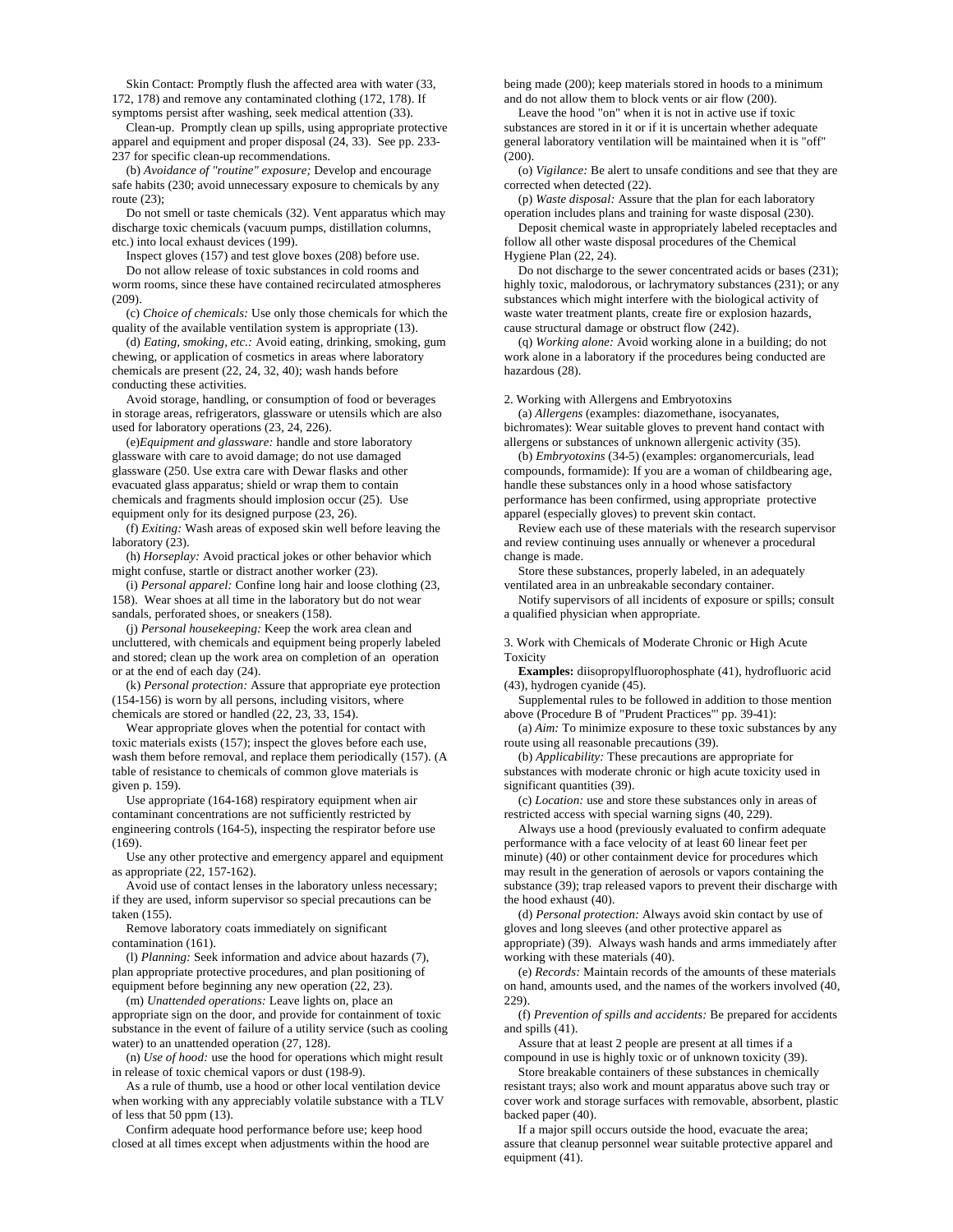(g) *Waste*: Thoroughly decontaminate or incinerate contaminated clothing or shoes (41). If possible, chemically decontaminate by chemical conversion (40).

Store contaminated waste in closed, suitably labeled, impervious containers (for liquids, in glass or plastic bottles halffilled with vermiculite) (40).

4. Work with chemicals of High Chronic Toxicity

(Examples: dimethylmercury and nickel carbonyl (48), benzo-apyrene (51), N-nitrosodiethylamine (54), other human carcinogens or substances of known high chronic toxicity (in quantities above a few milligrams to a few grams, depending on the substance) (47). (Procedure A of "Prudent Practices" pp. 47-50).

(a) *Access*: Conduct all transfers and work with these substances in a "controlled area": a restricted access hood, glove box, or portion of a lab, designated for use of highly toxic substances, for which all people with access are aware of the substance being used and necessary precautions (48).

(b) *Approvals:* Prepare a plan for use and disposal of these materials and obtain the approval of the laboratory supervisor (48).

(c) *Non-contamination/Decontamination*: protect vacuum pumps against contamination by scrubbers or HEPA filters and vent them into the hood (49). Decontaminate vacuum pumps or other contaminated equipment, including glassware, in the hood before removing them from the controlled area (49, 50).

Decontaminate the controlled area before normal work is resumed there (50).

(d) *Exiting:* On leaving a controlled area, remove any protective apparel (placing it in an appropriate, labeled container) and thoroughly wash hands, forearms, face, and neck (49).

(e) *Housekeeping*: Use a wet mop or a vacuum cleaner equipped with a HEPA filter instead of dry sweeping if the toxic substance was a dry powder (50).

(f) *Medical surveillance:* If using toxicologically significant quantities of such a substance on a regular basis (*e.g*., 3 times per week), consult a qualified physician concerning desirability of regular medical surveillance (50).

(g) *Records:* Keep accurate records of the amounts of these substances stored (229) and used, the dates of use, and names of users (48).

(h) *Signs and labels:* Assure that the controlled area is conspicuously marked with warning and restricted access signs (49) and that all containers of these substances are appropriately labeled with identity and warning labels (48).

(i) *Spills:* Assure that contingency plans, equipment, and materials to minimize exposures of people and property in case of accident are available (233-4).

(j) *Storage:* Store containers of these chemicals only in a ventilated, limited access (48, 227, 229) area in appropriately labeled, unbreakable, chemically resistant, secondary containers (48, 229).

(k) G*love boxes*: For a negative pressure glove box, ventilation rate must be at least 2 volume changes/hour and pressure at least 0.5 inches of water (48). For a positive pressure glove box, thoroughly check for leaks before each use (49). In either case, trap exit gases of filter them through a HEPA filter and then release them into the hood (49).

(l) *Waste:* Use chemical decontamination whenever possible; ensure that containers of contaminated waste (including washings from contaminated flasks) are transferred from the controlled area in a secondary container under the supervision of authorized personnel (49, 50, 233).

5. Animal Work with Chemicals of High Chronic Toxicity (a) *Access:* For large scale studies, special facilities with restricted access are preferable (56).

(b) *Administration of the toxic substance:* When possible, administer the substance by injection or gavage instead of in the diet. If administration is in the diet, use a caging system under negative pressure or under laminar air flow directed toward HEPA filters (56).

(c) *Aerosol suppression:* Devise procedures which minimize formation and dispersal of contaminated aerosols, including those form food, urine, and feces (e.g., use HEPA filtered vacuum equipment for cleaning, moisten contaminated bedding before

removal from the cage, mix diets in closed containers in a hood) (55, 56).

(d) *Personal protection:* When working in the animal room, wear plastic or rubber gloves, fully buttoned laboratory coat or jumpsuit and, if needed because of incomplete suppression of aerosols, other apparel and equipment (shoe and head coverings, respirator) (56).

(e) *Waste disposal:* Dispose of contaminated animal tissues and excreta by incineration if the available incinerator can convert the contaminant to non-toxic products (238); otherwise package the waste appropriately for burial in an EPA-approved site (239).

#### *F. Safety Recommendations*

The above recommendations from "Prudent Practices" do not include those which are directed primarily toward prevention of physical injury rather than toxic exposure. However, failure of precautions against injury will often have the secondary effect of causing toxic exposures. Therefore, we list below page references for recommendations concerning some of the major categories of safety hazards which also have implications for chemical hygiene:

1. Corrosive agents: (35-6)

2. Electrically powered laboratory apparatus: (179-92)

3. Fires, explosions: (26, 57-74, 162-4, 174-5,219-20, 226-7)

4. Low temperature procedures: (26, 88)

- 5. Pressurized and vacuum operations (including use of
- compressed gas cylinders): (27, 75-101)

## *G. Material Safety Data Sheets*

Material safety data sheets are presented in "Prudent Practices" for the chemicals listed below. (Asterisks denote that comprehensive material safety data sheets are provided). \*Acetyl peroxide (105) \*Acrolein (106) \*Acrylonilrile (107) Ammonia (anhydrous) (91) \*Aniline (109) \*Benzene (110) \*Benzo[a]pyrene (112) \*Bis(chloromethyl) ether (113) Boron trichloride (91) Boron trifluoride (92) Bromine (114) \*Tert-butyl hydroperoxide (148) \*Carbon disulfide (116) Carbon monoxide (92) \*Carbon tetrachloride (118) \*Chlorine (119) Chlorine trifluoride (94) \*Chloroform (121) Chloromethane (93) \*Diethyl ether (122) Diisopropyl fluorophosphate (41) \*Dimehylformamide (123) \*Dimethyl sulfate (125) \*Dioxane (126) \*Ethylene dibromide (128) \*Fluorine (95) \*Formaldehyde (130) \*Hydrazine and salts (132) Hydrofluoric acid (43) Hydrogen bromide (98) Hydrogen chloride (98) \*Hydrogen sulfide (135) Mercury and compounds (52) \*Methanol (137) \*Morpholine (138) \*Nickel carbonyl (99) \*Nitrobenzene (139) Nitrogen dioxide (100) N-nitrosodiethylamine (54) \*Peracetic acid (141) \*Phenol (142) \*Phosgene (143) \*Pyridine (144)

\*Sodium azide (145)